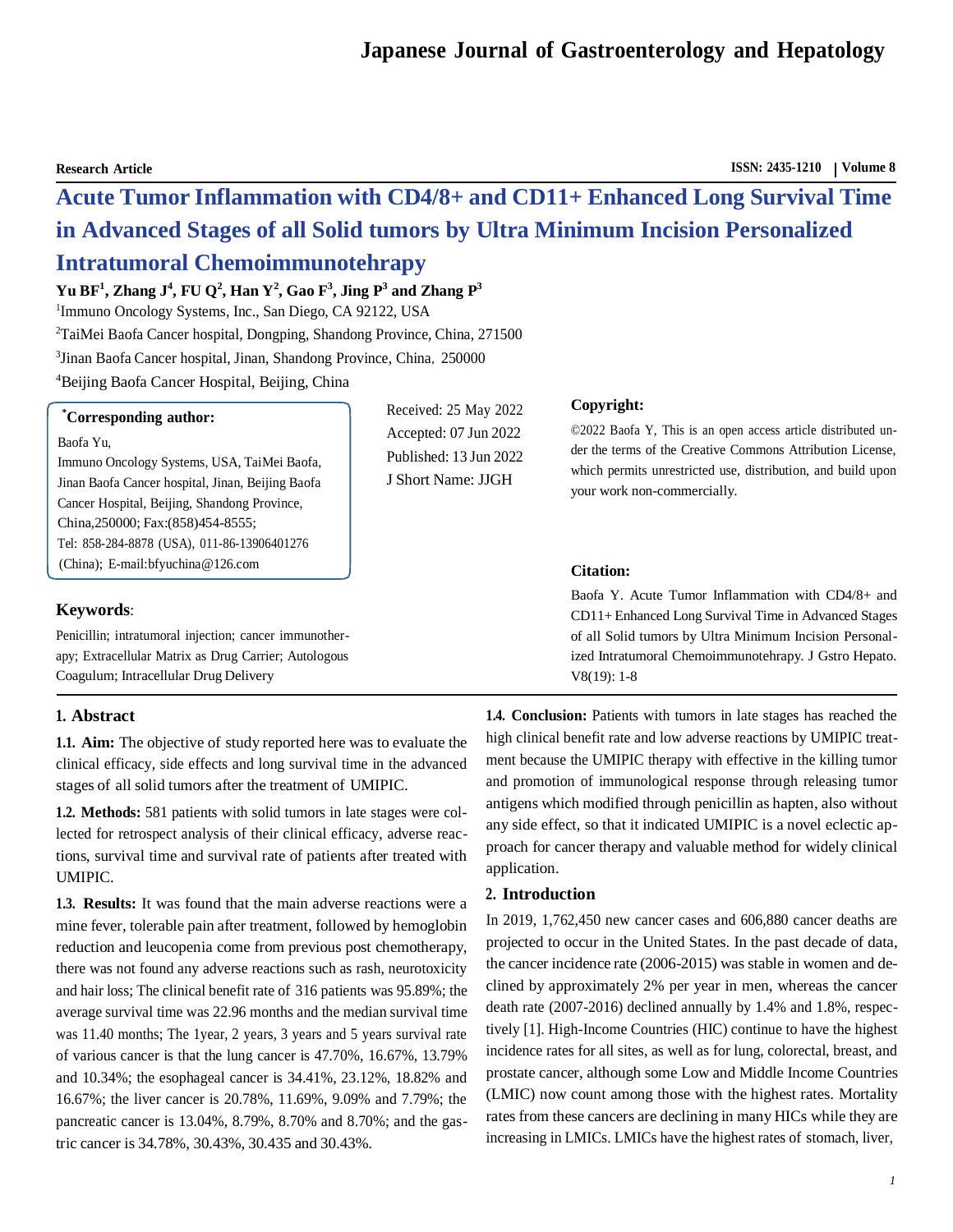esophageal, and cervical cancer [2]. Example for lung cancer, Lung cancer is the leading cause of cancer-related death and the second most diagnosed cancer in the United States. Surgical intervention is most applicable to early-stage lung cancer diagnoses and considered the best curative option. Multiple surgical techniques are now available, including wedge resection, segmentectomy, lobectomy and pneumonectomy. Robotics and video-assistance are commonly used in wedge resection and sometimes used for segmentectomy. Regardless of the technique, focused clinical management of the patient following lung cancer surgery by nurses and nurse practitioners remains a priority. Future innovations affecting the surgical treatment of lung cancer include immunotherapy and oncogenomics [3]. Many of trial evidence supports cisplatin-based adjuvant therapy either after surgical resection or concurrently with radiotherapy. Consensus guidelines support neoadjuvant chemotherapy in lieu of adjuvant chemotherapy and carboplatin-based regimens for patients who are ineligible for cisplatin. In 2018, the anti-PD-L1 antibody durvalumab was approved for patients with stage III lung cancer after concurrent chemoradiotherapy. Since then, the study of targeted therapies and immunotherapies in patients with early-stage lung cancer has rapidly expanded [4]. For others cancers, esophageal cancer is one of the most fatal malignancies worldwide, with a dramatic increase in incidence in the Western world [5], liver cancer is the most frequent fatal malignancy; in the United States, it ranks fifth [6], globally, number of pancreatic cancer is about 338000 people in 2012, making it the 11th most common cancer [7]. Chemotherapy and immunotherapy are the best options for therapy, new treatment options are necessary. However, they still exhibit toxicities and have limitations due to the differences in the molecular and histological profiles of many cancers. Use of natural compounds and/or nanotechnology may provide patients with better outcomes with lower systemic toxicity and fewer side effects. Improved treatments can lead to better prognoses. UMIPIC is a new option for cancer treatment with eclectic approach is not only killing tumor cells but also stimulating whole body immunological response against tumor cells, as it integrates local chemotherapeutic effect with systemic antitumor immunity by intratumoral drug delivery. We have applied UMIPIC in the treatment of advanced many kind of cancer with a compounded solution including three components: an oxidant, a cytotoxic drug (cytosine arabinoside [Ara-C]), and hapten: penicillin [8]. Previous clinical and animal studies showed that a clinically approved oxidant can effectively coagulate tumor mass thoroughly by denaturation, which kills more than 90% of the tumor mass, reduces blood flow, and entraps the injected cytotoxic drugs at a high concentration within the coagulated tumors  $(>10\times$  than conventional chemotherapy) for sustaining drug release. The cytotoxic drug Ara-C can continue to kill tumor cells that were not destroyed by coagulation. At the same time, autologous tumor-associated antigens that are also released from the dead tumor can trigger immune response as a self-vaccination. Meanwhile, hapten binds to the tumor-associated antigens to increase the specificity

of these antigens and further boost systematic hormonal and cellular immunity for the suppression and eradication of tumor recurrence and metastasis. In the last decade, we have tried this treatment using combination of drugs with or without hapten in patients with advanced many kind of cancer including lung cancer, esophageal cancer, liver cancer, gastric and pancreatic cancer [9-11]. These data had approved that cancer treated with a single drug with hapten can enhance clinical therapeutic effective. Today we report using penicillin as hapten with two chemotherapy drugs to enhance a long survival time of lung cancer, esophageal cancer, liver cancer, pancreatic cancer, gastric cancer and others which followed up to 5 years.

# **3. Data and Methods**

#### **3.1. General Information**

581 patients with malignant solid tumors hospitalized in our hospital from January 2011 to December 2011 were selected as the research objects, including 399 males and 182 females; The average age was  $(61.33 \pm 11.84)$  years; There were 6 cases in stage I, 29 cases in stage II, 163 cases in stage III, 179 cases in stage IV and 204 cases without stage. There were 174 patients with lung cancer, 186 patients with esophageal cancer, 77 patients with liver cancer, 23 patients with pancreatic cancer, 23 patients with gastric cancer and 98 patients with other cancer; All patients signed the treatment consent form, treated according to the UMIPIC treatment guidelines, evaluated the efficacy of the patients and followed up. 179 patients with lost follow-up and survival time of less than three months 33 patients excluded and the remaining 369 patients were excluded for survival rate analysis.

### **3.2 Inclusion Criteria**

① All patients were diagnosed as solid tumors by case diagnosis outside the hospital, and were confirmed to diagnosed as solid tumors by comprehensive, symptom, cytological examination, imaging examination and other methods in our hospital; ② There was no contraindication for UMIPIC treatment; ③ Have complete treatment records; ④ Patients or family members know about the study and sign the treatment consent form.

#### **3.3 Exclusion Criteria**

① Patients with non-solid tumors; ② Non hospitalized patients; ③ Patients admitted without umipic treatment; ④ Severe cachexia; ⑤ Major organ dysfunction; ⑥ Serious bleeding tendency; ⑦ Diffuse liver cancer, severe jaundice and ascites, active stage of hepatitis B and pulmonary tuberculosis; ⑧ Periampullary carcinoma with obstruction of duodenal carcinoma, unable to eat; **⑨** The patients with esophageal cancer in each segment without pre perforation signs and unable to tolerate gastroscopy detection and treatment.

#### **3.4 UMIPIC Preparation**

Preparation of the agents: Fine-needle biopsy is performed in clinical practice, and it is used to diagnose and evaluate the treatment of pancreatic organs, which requires a fine needle with a sharp tip. At the same time, 25 gauge of spinal needles and inflators (inflation device,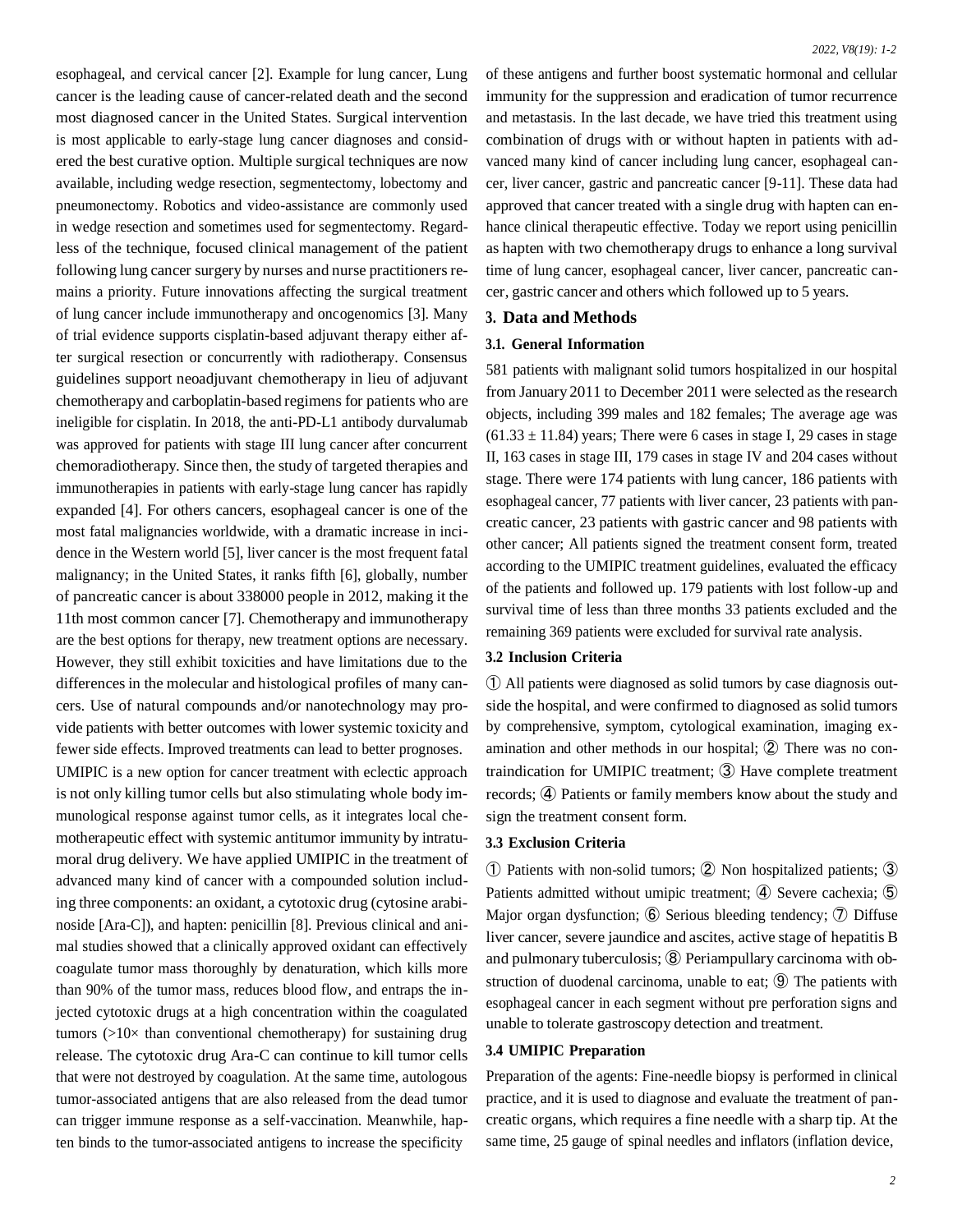30 atm/bar)) were purchased. The UMIPIC solutions are freshly prepared at the clinical site before each injection. UMIPIC contains oxidative agents [12] that oxidize tumor stromal tissue, cytotoxic drugs (Cytarabine Hydrochloride (Ara-C) or Adriamycin Hydrochloride (Dox)), and penicillin (used as hapten that binds the antigen to enhance antigenicity.

#### **3.5 Treatment Delivery**

All patients had a lung computed tomography (CT) scan as a pretreatment baseline. Routine examination of cardiopulmonary function was also done. Prior to UMIPIC, the patients were asked to fast without water for 14 hours prior to this therapy in order to avoid side effects and infections from this therapy.

After routine disinfection, draping, and local anesthesia with 2% lidocaine, a 25-gauge spinal needle was inserted into the tumor under CT guidance, and the needle tip in the tumor was monitored byCT. The core of the needle was taken out and the inflator was connected and used as a high-pressure syringe (inflation device, 30 atm/bar; Merit Medical Systems, West Jordan, UT, USA), then the injection of solution was performed.

UMIPIC has the same therapeutic procedure, which is minimally invasive and simple like a needle biopsy. The UMIPIC was delivered by a spinal needle inserted into the tumor, as just described, and the solution was pressurized (at the level of atmospheric pressure) to obtain the full distribution of the clinically approved regimens in the tumor under CT imaging guidance. A Picker IQ CT unit was used

for single-slice scanning and monitoring of the density changes in CT value at a point or area of interest in the lung cancer tumor. Special attention was needed for monitoring the density changes in CT value at the tumor margins to ensure the complete distribution of the drugs. The drugs in the solution are water soluble, which is better than an oil-drug emulsion, which is sticky and hard to distribute in tumors. Under high pressure, the combination of drugs in UMIPIC can penetrate the full matrix of the tumor, even into tumor cells, providing sustained drug release for a long time.

The average time the whole procedure took was approximately 30– 45 minutes. Patients with severe cough during the treatment were unable to have the procedure completed on them and were excluded from data analysis. The volume of the injection was calculated as the diameter of tumor (Dt)  $\times 2$  for 1–5 cm tumors and Dt  $\times 1.5$  for tumors not smaller than 6 cm; good practice is the key to a successful treatment in all cases according to this calculation in order to deliver enough dosage into tumors (Figure 1).

Having injected the combined solution, the physicians would observe the density values by CT at a point or area of interest of the tumor (indicating drug diffusion in the tumor) and related complications such as hemorrhage around the needle track by CT scan imaging. Second and third cycles of treatment are usually required for better efficacy compared with one cycle of treatment. The patients should be re-examined by CT 4–6 weeks after the last therapy, and some patients in our study were treated with a second cycle of treatment. For esophageal cancer, we used endoscopy for same injection.



**Figure 1:** The ultra-minimum incision personalized intratumoral chemoimmunotherapy procedure. Notes: 1) Guided by computed tomography, the needle is inserted into the tumor, connected to the inflator, and introduced int ratumorally with the optimal route and angle; 2) the regimen is slowly delivered into the tumor; 3) with high pressure supplied by the inflator, the solution penetrates the extracellular matrix of the tumor and facilitates diffusion.

#### **4. Assessment**

The treatment response to solid tumors was evaluated according to the evaluation criteria of EROTC (European Organization for Research and Treatment of Cancer) and RECIST (NCI, the United States and Canada) [13] in October 1998. All Case Report Forms (CRF) were filled out by the attending physicians. In every hospital, all physicians were trained in standard procedures.

# **5. Statistical Methods**

The data were collected by SPSS23.0 statistical software package for data statistics. In the study, the quantitative data are expressed in the

form of mean  $\pm$  standard deviation, the counting data are expressed in the rate (%), and the general data are expressed in  $\gamma$  2 inspection; Kaplan Meier survival curve was used to analyze the survival data. The effective rate= $(Cr + PR)/$ number of effective cases\*100%, and the benefit rate= $(Cr + PR + SD)/$ number of effective cases\*100%. Survival rate=number of survivors/number of effective cases\*100%. The difference was statistically significant ( $P < 0.05$ ).

# **6. Results**

# **6.1 Adverse Reactions**

According to the statistics of adverse reactions after UMIPIC treat-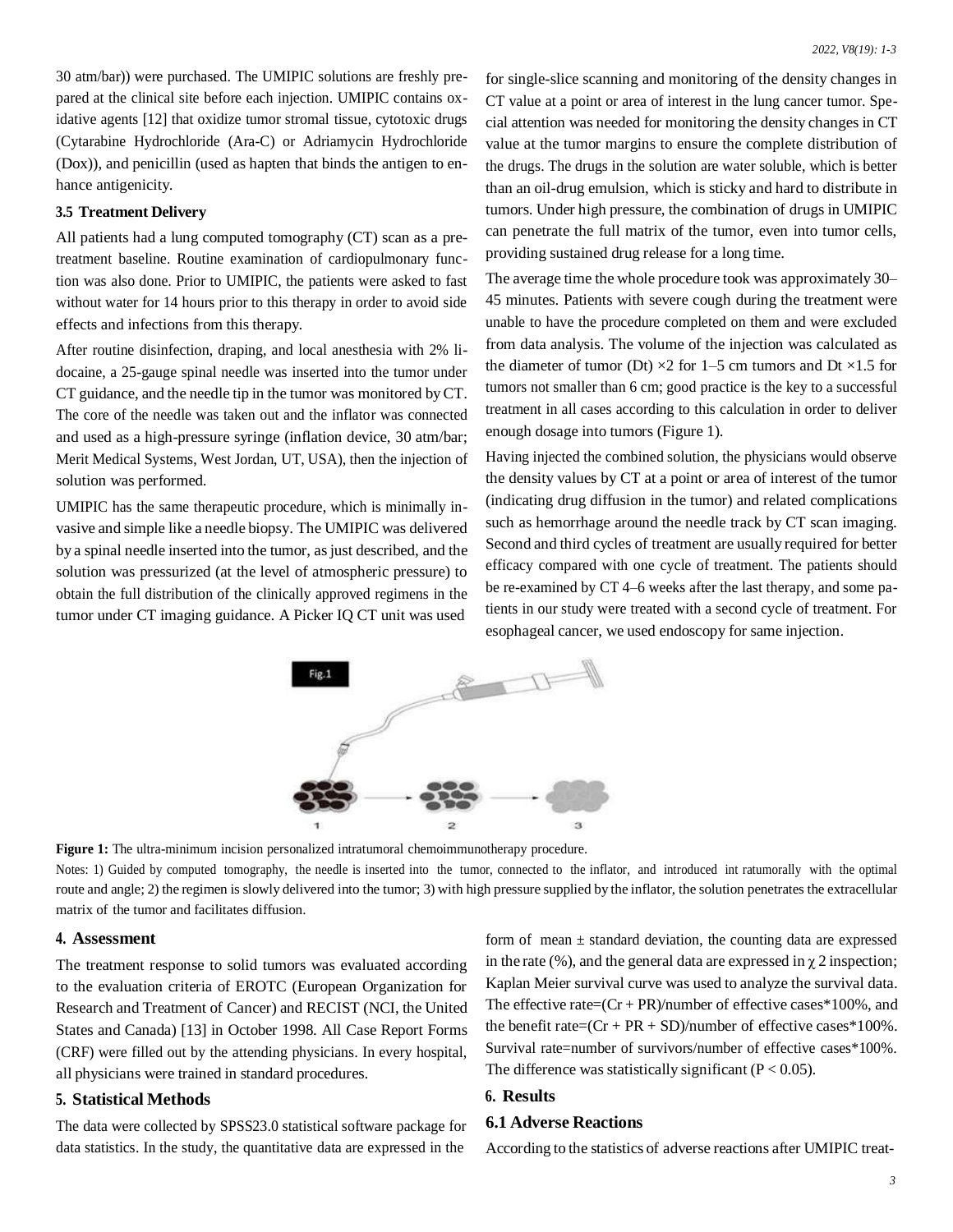ment, the main adverse reactions were fever 31.43% (182 / 579), followed by hemoglobin reduction 15.09% (86 / 570), tolerate pain 12.56% (73 / 581), leucopenia 5.08% (29 / 571), nausea 4.30% (25 / 581), thrombocytopenia 2.62% (15 / 572), liver function damage 2.14% (12 / 561), renal function damage 1.60% (9 / 561), and no

rash neurotoxicity and hair loss are not adverse reactions. According to the statistics of moderate and severe adverse reactions, only fever was 7.94%, and other moderate and severe adverse reactions is a few. The adverse reactions were less than 2%. The detailed results are shown in Table 1.

| Type of Adverse Reaction | No. cases | No. effective cases |         | Adverse reaction(AR) |          | Moderate and severe<br>AR |               |
|--------------------------|-----------|---------------------|---------|----------------------|----------|---------------------------|---------------|
|                          |           | Cases               | ℅       | Cases                | ℅        | Cases                     | $\frac{0}{6}$ |
| Fever                    | 581       | 579                 | 99.66%  | 182                  | 31.43%   | 46                        | 7.94%         |
| Pain                     | 581       | 581                 | 100.00% | 73                   | 12.56%   | 9                         | 1.55%         |
| Leucopenia               | 581       | 571                 | 98.28%  | 29                   | 5.08%    |                           | 0.18%         |
| Hemoglobin reduction     | 581       | 570                 | 98.11%  | 86                   | 15.09%   | 9                         | 1.58%         |
| Thrombocytopenia         | 581       | 572                 | 98.45%  | 15                   | 2.62%    |                           | 0.17%         |
| Liver function           | 581       | 561                 | 96.56%  | 12                   | 2.14%    | $\overline{ }$            | 1.25%         |
| Renal function damage    | 581       | 561                 | 96.56%  | $\overline{9}$       | 1.60%    | 6                         | 1.07%         |
| Nausea                   | 581       | 581                 | 100.00% | 25                   | 4.30%    |                           | 1.20%         |
| Vomit                    | 581       | 581                 | 100.00% | 12                   | 2.07%    | 5                         | 0.86%         |
| Rash                     | 581       | 581                 | 100.00% | ËΟ                   | $0.00\%$ | $\Omega$                  | $10.00\%$     |
| Neurotoxicity            | 581       | 581                 | 100.00% | $\Omega$             | $0.00\%$ | $\Omega$                  | $0.00\%$      |
| Alopecia                 | 581       | 581                 | 100.00% | $\overline{0}$       | $0.00\%$ | $\Omega$                  | $0.00\%$      |

#### **6.2. Clinical efficacy evaluation**

The clinical benefit rate from analysis of 316 patients was 95.89% while the clinical efficient rate was only 7.6% and the detailed results are shown in Table 2.

#### **6.3 Clinical overall survival time**

After follow up to 5 years and analyse from the available 369 patient's data, it was found that the average survival time after receiving UMIPIC treatment was 26.888 months and the median survival time was 14.20 months. The detailed results are shown in Table 3 and Figure 2.

**Table 2:** Efficacy Evaluation of UMIPIC in the treatment of patients with solid tumors

| $\cap$<br>UN | <b>DR</b><br>. | ນມ                     | DE             | $\mathbf{r}$ $\alpha$<br>etticient | benefit rate    |
|--------------|----------------|------------------------|----------------|------------------------------------|-----------------|
|              | ب سے           | 270<br><u>_</u><br>___ | $\overline{ }$ | , . u                              | 05.80<br>,,,,,, |

**Table 3:** Mean and median survival time after UMIPIC treatment.

|                          | Average (Month) |       |                               |        | Median (Month) |           |                         |                      |
|--------------------------|-----------------|-------|-------------------------------|--------|----------------|-----------|-------------------------|----------------------|
| Group                    | EST(M)          | SЕ    | 95% confidence interval       |        | EST(M)         | <b>SE</b> | 95% confidence interval |                      |
|                          |                 |       | $\overline{\mathsf{L}}$ limit | limit  |                |           | $L$ limit               | $\overline{U}$ limit |
| Lung cacner              | 23.155          | .969  | 19.296                        | 27.014 | 14.87          | 0.585     | 13.724                  | 16.016               |
| <b>Esophageal cancer</b> | 32.731          | 2.728 | 27.384                        | 38.078 | 19.03          | 2.759     | 13.623                  | 24.437               |
| Liver cancer             | 17.219          | 3.065 | 11.212                        | 23.226 | 7.6            | 0.849     | 5.937                   | 9.263                |
| Pancreatic cancer        | 14.229          | 4.406 | 5.593                         | 22.866 | 6.7            | 1.13      | 4.485                   | 8.915                |
| Gastric cancer           | 37.566          | 8.529 | 20.848                        | 54.284 | 14.8           |           |                         |                      |
| Others                   | 31.733          | 3.635 | 24.609                        | 38.858 | 17.83          | 3.668     | 10.641                  | 25.019               |
| General                  | 26.861          | .372  | $24.\overline{172}$           | 29.55  | 14.2           | 0.617     | 12.991                  | 15.409               |

a. If the survival analysis time has been checked, the estimation will be limited to the maximum survival analysis time. Note: Estimate (EST), Standard error (SE), L limit: Lower limit, U limit:up limit.

# **6.4 Survival rate**

By calculating and analyzing the survival rate of all patients followed up to 5 years after treatment with the available 369 patient's data, it is concluded that the 1year, 2 years, 3 years and 5 years survival rate of various cancer is that that is 66.94%, 23.39%, 19.35% and 16.13% for lung cancer; 64.65%, 43.43%, 35.35% and 31.31% for the esophageal cancer; 32.00%, 18.00%, 14.00% and 14.00% for the liver cancer; 25.00%, 12.5%, 12.5% and 12.5% for the pancreatic cancer; and 53.33%, 46.67%, 46.67% and 46.67% for the gastric cancer (Table 4-5, Figure 2-1, 2-2).

#### **7. Discussion**

Worldwide, cancer is still one of the major deadly diseases. Local treatment, like surgery and radiotherapy, is the major primary curative therapy for patients in the early stages of all solid tumor. Metastasisis considered the latest stage of cancer development, approximately 54% of patients present a metastasis at diagnosis time due to lack of clinical symptoms at the early stages, which tends to result in an extremely poor prognosis with an overall 5-year survival rate of lower than the 5%.

For most advanced of late stages cancers, standard chemotherapy involving 5-FU [14], pemetrexed [15], oxaliplatin [16] and docetaxe and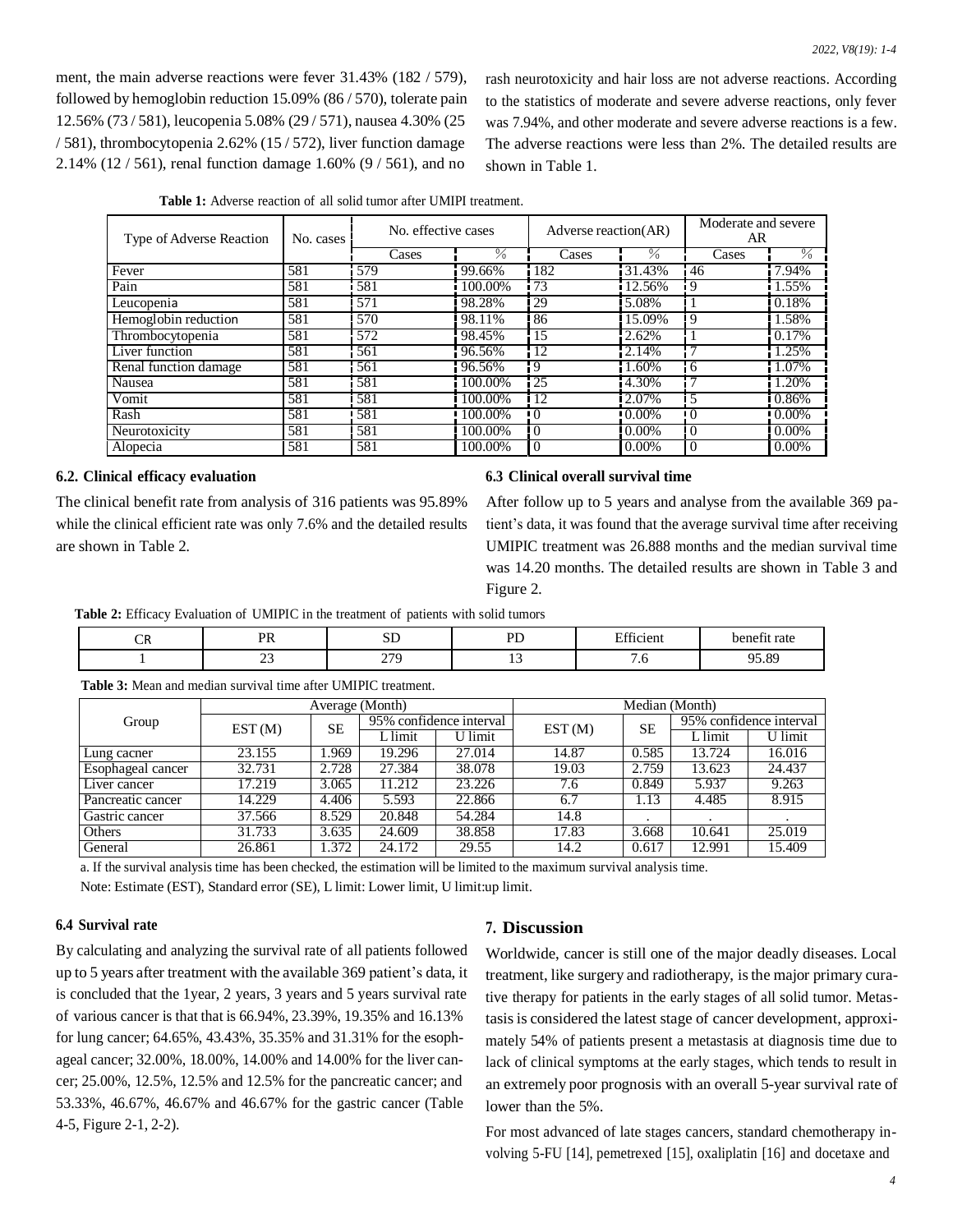gemcitabine [17] is generally the mainstream of management, but apparently this has reached a plateau with disappointing outcomes. Despite the introduction of a series of targeted drugs for patients with epidermal growth factor receptor mutations (gefitinib or erlotinib) [18, 19] and ALK rearrangement (crizotinib) [20] in the past decade, the survival rate still has not been significantly improved. Today, immunotherapeutic interventions, including vaccine therapy derived from lung cancer cell lines (or tumor-associated antigens) and immune-stimulatory checkpoint antibodies, although traditionally not considered possible treatments for tumors, may improve outcomes in lung cancer. Moreover, the combination of immunotherapy and chemotherapy, or "chemoimmunotherapy", has been successfully applied clinically [21, 22].

"UMIPIC", described in this clinical study, is a patented therapeutic method for treating solid tumors, and was explored patients from this hospital with personalized dosages based on tumor size while utilizing patient-specific in vivo modified autologous tumor antigens as a self-vaccination to tumor-specific response. The regimen is a personalized and freshly prepared compound solution containing an oxidant, a cytotoxic drug, and hapten. Each component plays a vital role in the therapy.

"Intratumoral therapy", characterized as high local drug concentrations with minimal systematic toxicity, is an outstanding and attractive alternative to systematic treatment, with increasing evidence of its clinical benefits [23, 24]. The intratumoral delivery approach, integrated with the coagulation induced by the oxidant, can significantly increase the local accumulation of drugs (up to 10 to 100x that of systemic administration [8, 27] Intratumoral therapy the oxidant acts as the main force in the debulking of the fibronectin, proteoglycans, hyaluronic acid, and other large molecules, creating a soft, semisolid, or solid mass with destroyed metabolism and induced fibrosis generation. It may also destroy the environmental conditions for tumor cell growth which was found in our previous animal experiment [28]. More importantly, we not only found lymphocyte infiltration in the tumors, but also more positive cluster of differentiation CD8+ in the animals studied; and recently, we also found dendritic cells (DC11 and DC86) and debris of tumor cells under electron microscopy (Figure 3). Therefore, coagulation is one of the major ways of improving drug utilization by extending the duration of drug action, as well as systematic drug exposure through sustained drug release, with greatly reduced toxicity [27] and the induction of a possible immune capability against cancer cells in the body.

In view of the optimistic survival advantage of UMIPIC therapy, we further analyzed the data for 95.89% benefit rate for all of patients while the efficient rate is only

7.60% (Table 2). The average OS of patients in the UMIPIC treatments was 20.526 months and the median OS of patient was 9.733 months (Table 3). the 1 year, 2 years, 3 years and 5 years survival rate of various cancer is that is 66.94%, 23.39%, 19.35% and 16.13% for lung cancer; 64.65%, 43.43%, 35.35% and 31.31% for the esophageal cancer; 32.00%, 18.00%, 14.00% and 14.00% for the liver cancer; 25.00%, 12.5%, 12.5% and 12.5% for the pancreatic cancer; and 53.33%, 46.67%, 46.67% and 46.67% for the gastric cancer (Table 4-5, Figure 2-1, 2-2), it is significant better survival rate than published data, it indicated that combination of drugs and hapten could give a better survival rate of 5 years for advanced stages of all solid tumor. The moderate to severe adverse with good survival rate of patients, only fever is 31.43% to 7.94%, pain is 12.56 to1.55%, and the survival rate of patients with solid tumor with moderate to severe adverse reactions was 23%, tolerate pain is accepted for all of patients, it indicated that this therapy of UMIPIC isless of side effect (Table 1).

In the past years reports, lung cancer is the leading cause of cancer-related death in the United States, with an average five-year survival rate of 15 percent [28], esophageal cancer in the United States carries a poor prognosis with overall 5 year survival rate of approximately 10% [29], for liver cancer survival rates of liver cancer from three 15-year periods of 1972-1986, 1987-2001, and 2002-2016 have increased significantly, with 5-year OS rates of 2.02%, 4.40%, and 10.76% [30], for pancreatic cancer age standardised one-year and five-year net survival increased from 17.9% and 3.6%, respectively, for 2000-2009, to 21.6% and 4.2% during 2010-2013, 29% were classified as "early gastric cancers [31]. Our data here has showed that 5-years survival time is better than above reported therapy, special for advances stages of lung cancer, esophageal cancer, pancreatic cancer and gastric cancer, UMIPIC treatment showed a advantage achievement.

This may be attributed to the long-term immunological memory induced by the constitutive release of antigens, leading to a more effective anti-tumor response. The debulking effect of UMIPIC resulted in less tumor load, then control better of the residual cancer cells by immunological cells.

It is confirmed that the inflammatory response, induced by coagulation and hapten, may also be involved with the antitumor immunity. The migration of APCs to the inflammatory tissue can enhance the capture and processing of tumor-associated antigens released from dead tumor cells to draining lymph nodes by APCs. This drives a desired antigen-specific immune response to further eradicate cancer cells at distant sites [32].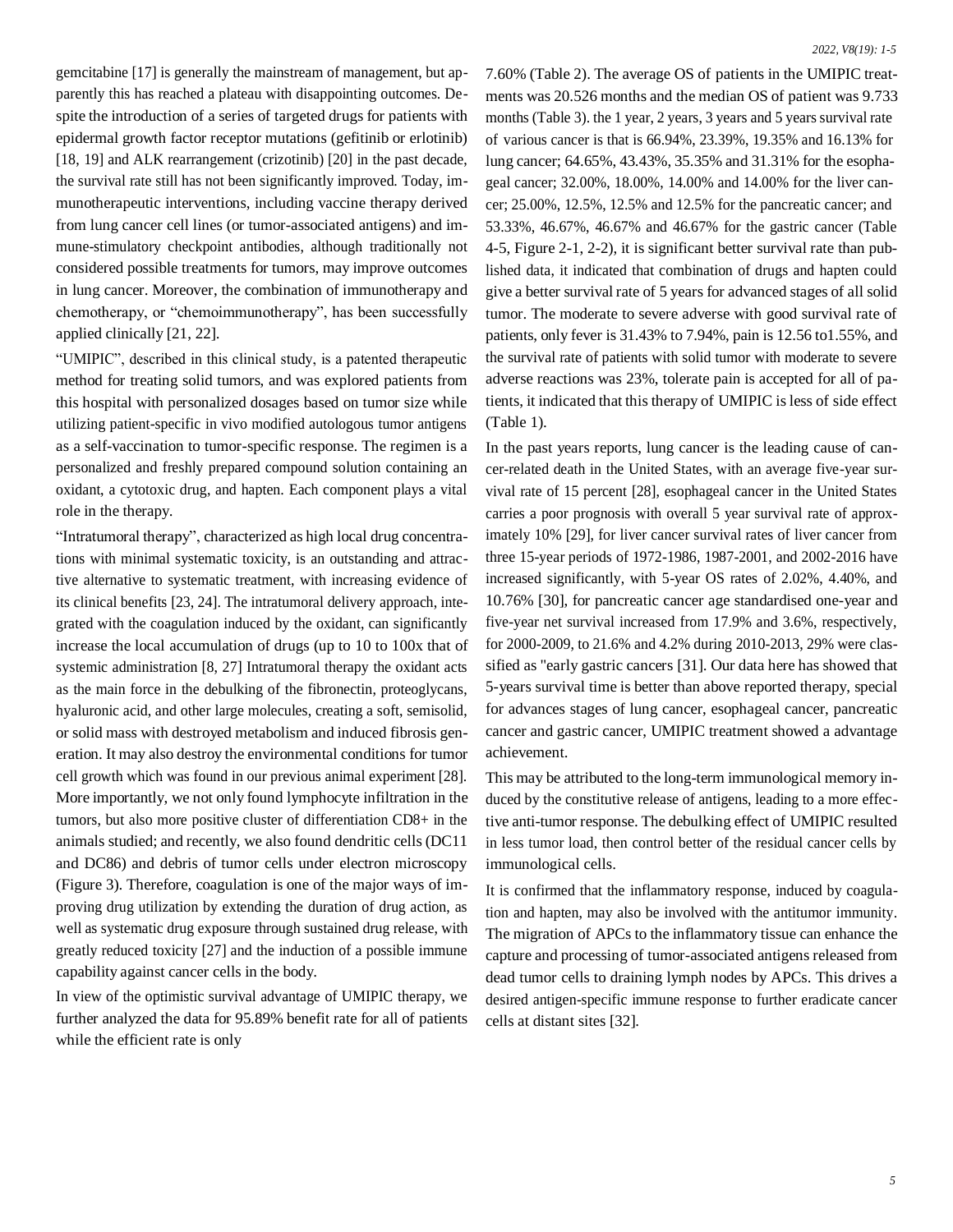**Table 4:** survival rate of classified cancer patients after UMIPIC treatment (%)

| l ype             | Cases | year % | 2 years % | 3 years % | 5 years % |
|-------------------|-------|--------|-----------|-----------|-----------|
| Lung cancer       | 124   | 66.94  | 23.39     | 19.35     | 16.13     |
| Esophageal cancer | 99    | 64.65  | 43.43     | 35.35     | 31.31     |
| Liver cancer      | 50    | 32     |           |           | 14        |
| Pancreatic cancer | 16    | 25     | 12.5      | 12.5      | 12.5      |
| Gastric cancer    | 15    | 53.33  | 46.67     | 46.67     | 46.67     |
| Other cancer      | 65    | 55.38  | 40        | 36.92     | 32.31     |

**Table 5:** Overall survival rate of all solid tumor patients after UMIPIC treatment (%)

| Cases | year %          | 2 years %       | 3 years %      | 5 years %      |  |
|-------|-----------------|-----------------|----------------|----------------|--|
| 369   | 57.18 (211/369) | 31.44 (116/369) | 26.83 (99/369) | 23.85 (88/369) |  |



**Figure 2-1:** Survival rate of different cancer



**Figure 2-2:** Survival curve of all patients with UMIPIC therapy solid tumor

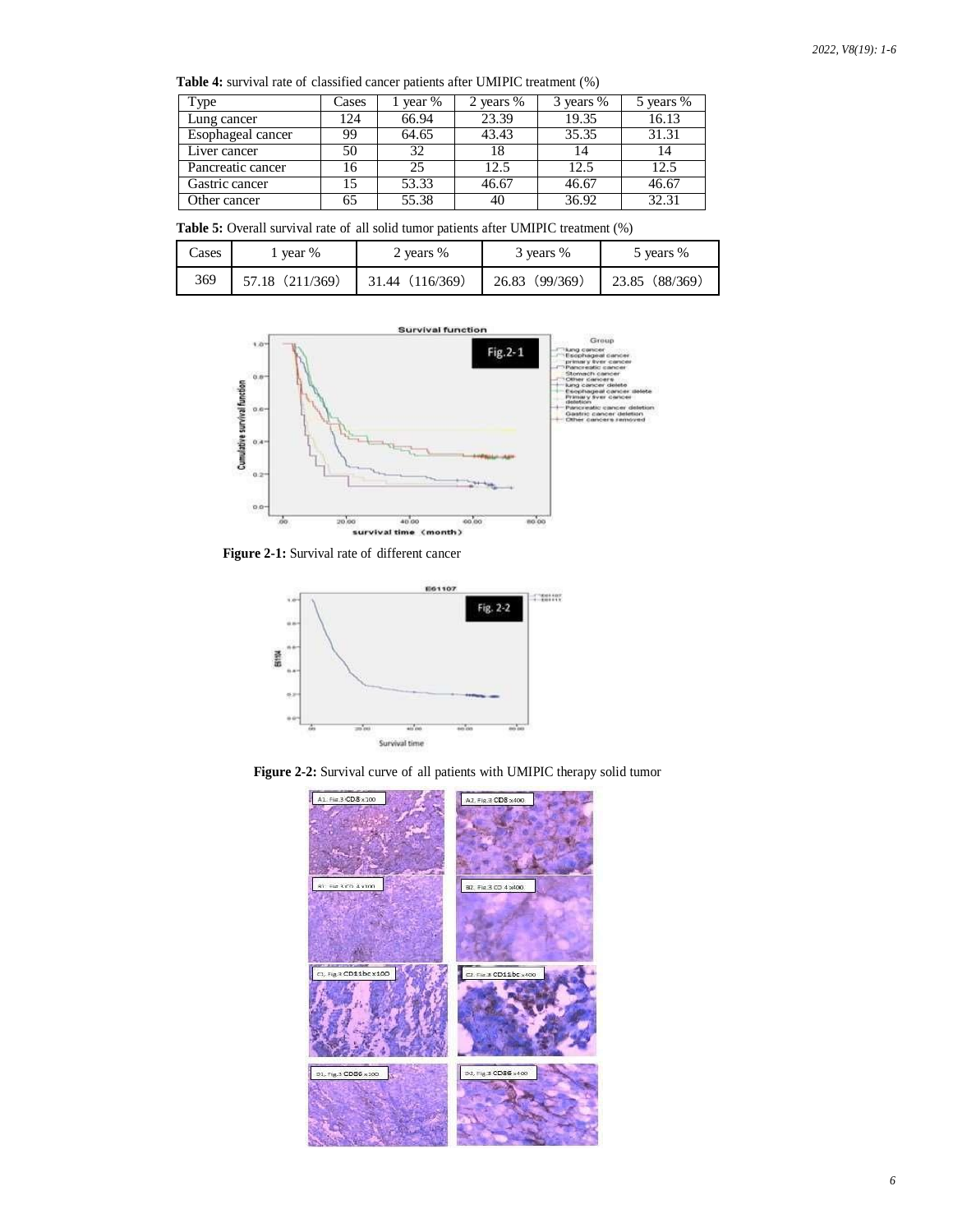

**Figure 3:** Localized inflammation with lymphocyte and dendritic cell (DC) infiltration in tumors with histochemical staining for CD 8, CD11, CD 86. Notes: A1 and A2 showed cluster of differentiation (CD) 8+ increase in tumors with lymphocyte infiltration after the ultra-minimum incision personalized intratumoral chemoimmunotherapy (UMIPIC); B1 and B2 showed cluster of differentiation (CD) 4+ increase in tumors with lymphocyte infiltration after UMIPIC. C1, C2 and D1, D2 showed cluster of differentiation (CD11) and CD86+ increase in tumors with lymphocyte infiltration after UMIPIC. E1, E2 and E3 showed that inflamation with lymphocyte under general microscopy. F1, F2 and F3 showed that tumor cell necrosis and debris without lymphocytes under microscopy since without hapten in UMIPIC treatment.



**Figure 4:** Clinical response of ultra-minimum incision personalized intratumoral chemoimmunotherapy (UMIPIC) in lung cancer. Notes: G1 and G2 showed that response to UMIPIC therapy in pancreatic cancer, after two time UMIPIC therapy tumor start to necrosis and smaller. I1 and I2 showed that big liver tumor mass regressed to complete remission (CR)after UMIPIC treatment. J1 and J2 showed that response to UMIPIC therapy in lung tumor location at side of chest wall, it isimpossible to to cut off, so that UMIPIC was executed and tumor disappeared.

# **8. Conclusion**

This clinical study showed that UMIPIC can induce more inflammatory responses in local tumors and showed a significantly prolonged survival time for patients with advanced cancer (Tables 2 to 4), and the addition of hapten in UMIPIC demonstrated a significant role as an immunological booster in terms of prolonged survival time (11, 12, 26).

In summary, UMIPIC for all of solid tumor is a noninvasive and potentially effective therapy with a satisfying profile of high specificity and prolonged survival time. It offers the prospect of tailoring treatments much more precisely and could lead to a better response, especially in patients with advanced-stage inoperable or drug-resistant types of all solid cancer.